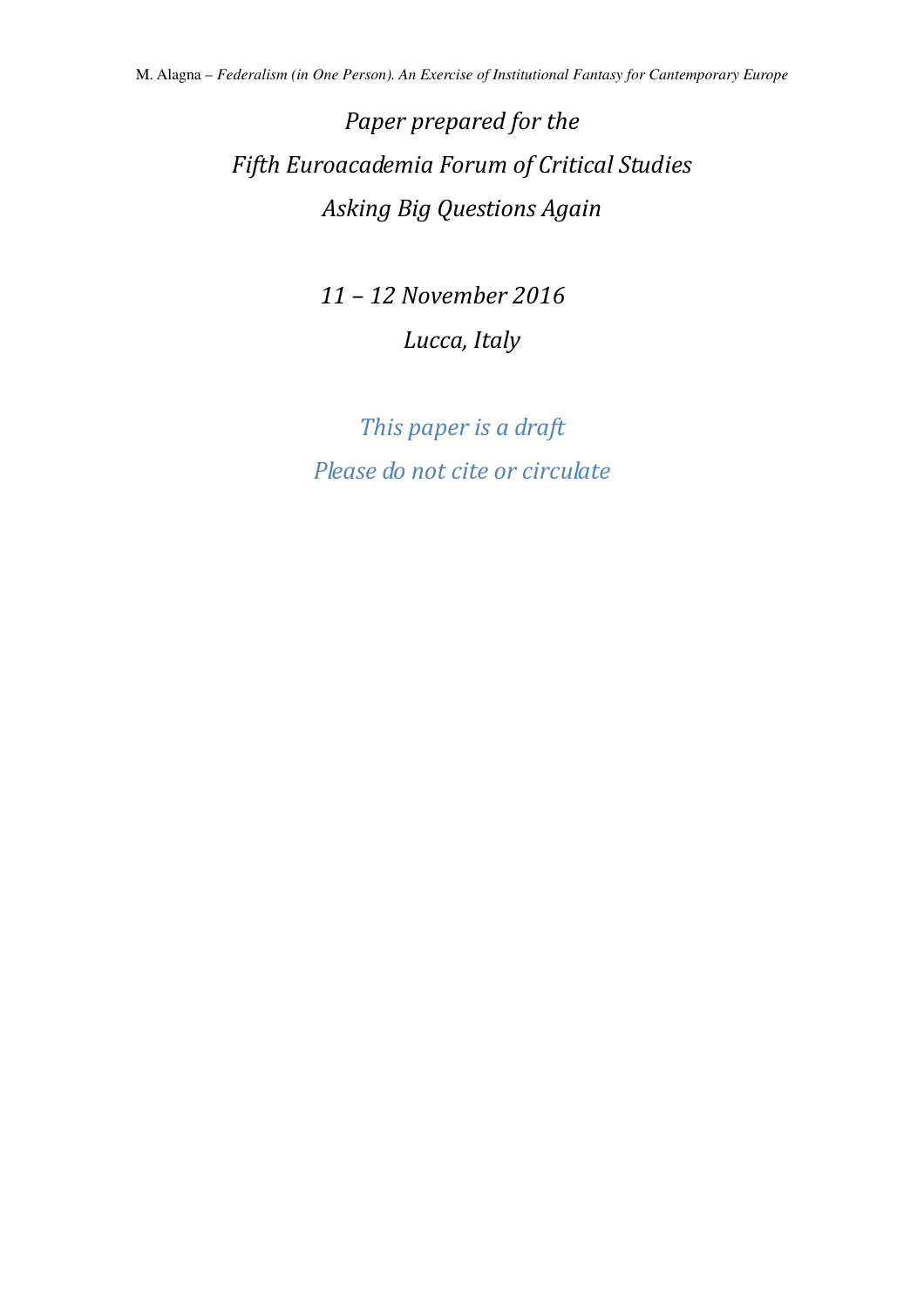## **Federalism (in One Person)** *An Exercise of Institutional Fantasy for Contemporary Europe*

#### **Mirko Alagna**

Università di Milano-Bicocca – Dipartimento di Sociologia e Ricerca Sociale Post-doc researcher in Political Philosophy

## **Abstract**

Every critical theory is a mixture of diagnosis and therapeutical proposal; it's not an opposition, rather something more nuanced: to find and trace, in the trends of the given situation, the progressive forces and potentials, and design institutional and political frameworks adequate to these forces. We need to start over the critical mechanism and shape a radically new form of critical theory, trying to invent unprecedented forms of political institutions. My proposal is a sort of hyper-federalism: a territorial and overlapping federalism - perfectly described by Dardot and Laval -, plus an "internal" and personal federalism, adequate to the *foamy* (Sloterdijk) contemporary panorama. To save space, I will focus now only on the second kind of federalism.

*Keywords: Federalism; Neoliberalism; Assemblage; Sloterdijk; Latour*

## **Prologue – A Thought Experiment**

«Just go in your head over any set of contemporary issues: the entry of Turkey into the European Union, the Islamic veil in France, the spread of genetically modified organisms in Brazil, the pollution of the river near your home, the breaking down of Greenland's glaciers, the diminishing return of your pension funds, the closing of your daughter's factory, the repairs to be made in your apartment, the rise and fall of stock options, the latest beheading by fanatics in Falluja, the last American election. For every one of these objects, you see spewing out of them a different set of interested parties and different ways of carrying out their partial resolution» (Latour 2005, 14-15).

Latour wrote these words in an article entitled *From Realpolitik to Dingpolitik*, an introduction to the exhibition *Making Things Public – Atmospheres of Democracy* at ZKM – Center for Art and Media in Karlsruhe. His article starts exactly with this thought experiment; actually, 11 years later we immediately notice that we still face some problems already mentioned by Latour, whereas other main topics of our time were absent or at least underestimated – above on: terrorism.

This diachronic difference is not so important in my view; two points are definitely more interesting: first of all the fact that in this list Latour mixes up macro-political issues – such as climate change, stock options market and so on – and micro-political ones, quasi "private" worries and concerns – like the crisis of your daughter's factory and the works that you have to make in your apartment. In Latour's approach these two levels are not just linked and intertwined; more strongly, they are melted together. Secondly, the quote continues in this way: «There might be no continuity, no coherence in our opinion» but this fact just means that «objects – takens as so many issues – bind all of us in ways that map out a public space profoundly different from what is usually recognized under the label of "the political"» (Latour 2005, 15). Each issue – or, as Latour calls them: each object, each *Ding –* gathers around itself different people and different stakeholders. Every issue is autonomously *politogena*, i.e. it is "creator of politics", because it gathers a collective around itself and simultaneously it creates conflict – in one word: it defines a punctual, defined and limited *we – they.*

These distinctions, conflicts and collectives are no longer represented in the usual map of politics build in XX century. When a map is anachronistic, it is a duty of critical thinking try to update it.

## **Looking at the World as an Experiment**

## • **Uselessness of Politics**

Idomeni 2016: hundreds of refugees press on the borders of Fortress Europe. Imagine that you really are concern about their present and future, that you really feel this situation as a moral scandal and a political shame. What are you going to do, what can you do? Well, probably you will feel the traditional forms of *political* action as useless. In this paragraph I would like to underline the systemic and external obstacles which impede a *political* output to *ethical*  demands; in other words: why people prefer to turn to non-traditionally-political forms of action and engagement to express their ethical demands?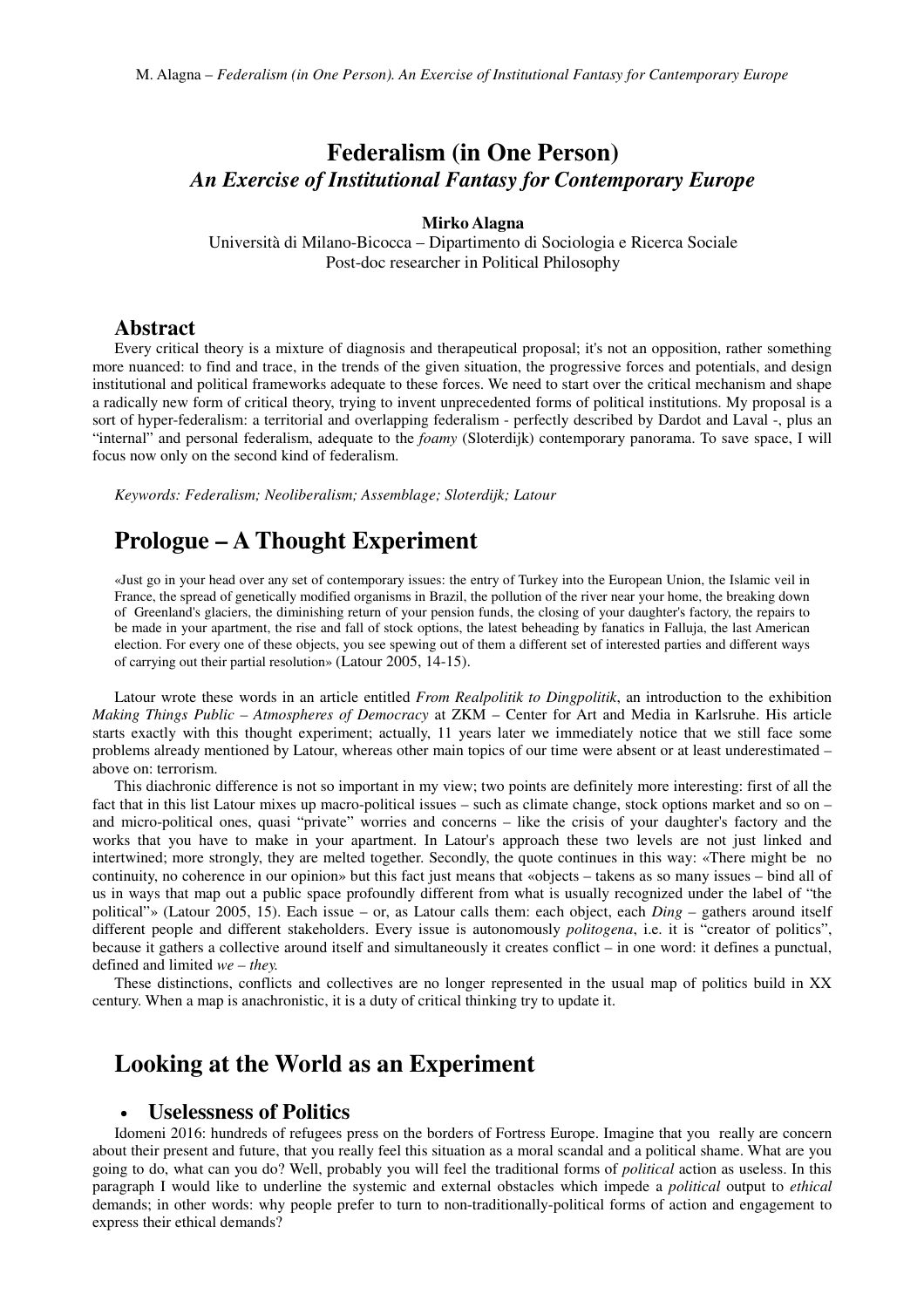Facing the migrant and refugee crisis, you can consider joining a political party, but soon you will face several problems: the rules of political and parliamentary compromises will probably weaken and distort the impact of your effort; most importantly, contemporary political lexicon is built upon the semantics of necessity and inevitability: every political decision is passed off or perceived as a technical issue, as a matter of *Realpolitik*. The complexity and the pressing of systemic imperatives seem to make politics powerless; this situation causes the turn from active citizen to consumer of politics: you can choose between alternatives more and more similar to each other and trust the "political technicians" because the understanding of specific issues is for specialists. In this way contemporary world compels to adaptation «an das mediokre Undsoweiter» (Sloterdijk 1993, 22). You can consider joining a more radical political movement, but in this case you will face the insulation and tendential impermeability of neoliberal institutions: to impact and modify their policies, you have to be a political *majority*, and it takes time – and it's incredibly difficult – to build a majority in times of extreme individualization. So, for contemporary subject, the most effective and useful type of action in order to help the refugees in Idomeni is, actually, support NGOs, humanitarian organizations and associations working there or lobbying here.

### • **The End of (This) Politics and the Silent Justification of the Existing**

If you are concerned about the fate of the refugees you can always go to Idomeni, help them to cross the border, protect them from police brutality, documenting and spreading everything. This is a political action, and many political activists made and make this choice. But only an extreme minority make this radical choice. Why? Because it is incredibly onerous, too onerous for contemporary subjectivity. Charity is the form of ethics which fits better the demands of contemporary subjectivity: in fact, it is an *ethique indolore* (Lipovetsky 1992), a painless and easy ethics. From this point of view charity is a "hobby-ethics", that you can practice without particular sacrifices and strain. And that's why it is fascinating. I call it "hobby-ethics" in two senses; first, because it is a *win-win* ethics: with a simple donation you gain good conscience at low price. Secondly, because, like a hobby, it has no impact on your whole life or life-plans, it does not revolt you life: you can do charity and then return to your job and your normal social life.

In this sense charity and NGOs can be the end of politics (if we intend politics in a strong sense, typical of the last century, as the effort to build a different world in every aspects, to change the world as a whole) and a silent justification of the existing order. It can be not just the "fifth column" of neoliberalism (the excuse for outsource and divest welfare state), but also a way to propose a type of ethics which is entirely compatible with the prosecution of the existing world as it is.

#### • **New Forms of Politics**

Updating the exhibition *Making Things Public.* Idomeni 2016: hundreds of refugees press on the borders of Fortress Europe. Paris 2015: at COP21 State leaders discuss how to face climate change. Italy 2016: debate on samesex civil unions. Three different issues, three different challenges for contemporary politics. Personally, a) I support the reception of refugees and migrants, b) I think we need to build now a carbon-free future (and present), c) I support same-sex marriage. Sounds great, but there could be some problems when I try to act *politically* on these issues. In a demonstration for the refugees I can find myself next to a Catholic, who has my same opinion about the migrant crisis, but s/he is also fiercely adverse to same-sex marriage. If I decide to give my vote to a party which is favourable to same-sex marriage, it can be a liberal party, which has opinion on environment or labour market that I cannot support. And so on.

This is a reason why nowadays politics is less attractive then non-political forms of action (NGO, Charities etc) for people who have ethical demands on different issues: because politics (in the way politics is currently structured) forces you to choose which is *the* most important issue for you and to sacrifice - at least for the moment - the others. So, if you think that *the* problem of our times is climate change, you have to be ready to vote a party that on other issue completely disagree with you. It is more satisfying to commit yourself to different single-issue organizations: in this way you can actually fight for all the issues you think are important, without compromises, and "building" your own total ethical action.

This is an effect of contemporary super-individualization joined with older forms of politics and representation. Modern subjectivity was build hierarchically, with one principal identity field: you were *first and foremost* proletarian, or Christian, or Italian, and the other sub-identities were secondary or directly deducible from the first one. That's why it was not a problem to join or vote *Weltanschauungs-Parteien,* with the task to represent citizens on *every* issues. Contemporary subjectivity has multiple-horizontal-identities, each one is perceived as equally important. But political structures still force these multiple-horizontal-identities to become "vertical" and to choose a party or a movement which provide solutions for everything (and, in time of super-individualization that means either the exodus from politics or the equation "one person, one party").

Sloterdijk describes this scenario as a foaming landscape in perpetual motion, in which individuals, like bubbles, aggregate and disaggregate continuously on single-issues (Sloterdijk 2004). The solidarity bonds between individuals are not disappeared but have changed. Like bubbles, contemporary individuals tend to forge non-monogamous, nonsmothering ties. These ties are intrisically temporary, mobile, horizontal, based on specific issues. In our world it is impossible – theoretically wrong and politically blind – to identify *one* single and dominant subjectification dispositif; we experience multiple dispotives wichi shape multiple subjetivities: every single tile of our identity-mosaic is perceived as equally important and (litterally) definitory. This is why collective subjects are – too – non-monogamous,